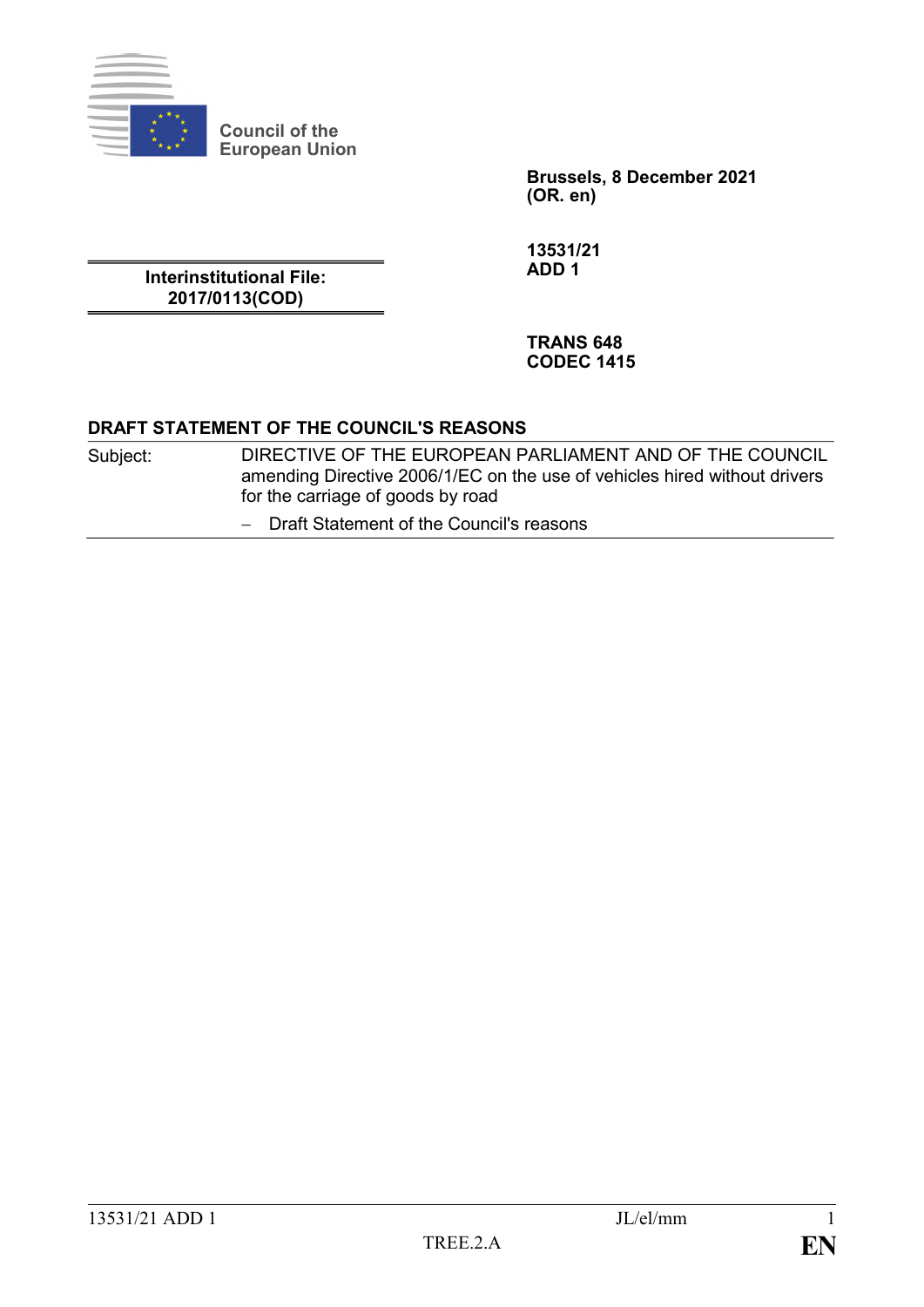# **I. INTRODUCTION**

- 1. The European Commission submitted the above-mentioned proposal to the European Parliament and to the Council on 1 June 2017 as part of the First Mobility Package.
- 2. This proposal modifies Directive 2006/1/EC on the use of vehicles hired without drivers for the carriage of goods by road<sup>1</sup>, with the aim of expanding market access to hired goods vehicles and reducing the complexity of the rules.
- 3. The European Parliament, during its  $8<sup>th</sup>$  term, designated the Committee on Transport and Tourism (TRAN) as responsible committee. The TRAN Committee appointed Ms Cláudia Monteiro de Aguiar (EPP, PT) as rapporteur and voted on her report on 24 May 2018. The European Parliament adopted its first reading position, containing 15 amendments, on 15 January 2019**<sup>2</sup>** .
- 4. During the 9<sup>th</sup> term, the TRAN Committee confirmed the rapporteur and, on 24 September 2019, decided to enter into informal political trilogues, based on the first reading position.
- 5. At the Council, the Working Party on Land Transport started its work on 1 June 2017. On 13 June 2017, the Working Party analysed the impact assessment. Delegations acknowledged the expected positive impact on the market penetration of hired vehicles, but several highlighted that possible negative effects needed additional analysis. These concerns related to a possible tax erosion and to controllability concerning the then remaining restrictions on the circulation of hired vehicles and concerning cabotage operations. Some delegations were not convinced by the argument that a more efficient market for vehicle hire would have an overall positive impact on the environment.
- 6. The Council (Transport, Telecommunications and Energy) exchanged views on the proposal for the first time on 5 December 2017, based on a progress report**<sup>3</sup>** .

<sup>1</sup> <sup>1</sup> OJ L 33, 4.2.2006, p. 82.<br> **2** See ST 5386/19

<sup>&</sup>lt;sup>2</sup> See ST 5386/19.

**<sup>3</sup>** See ST 14841/17.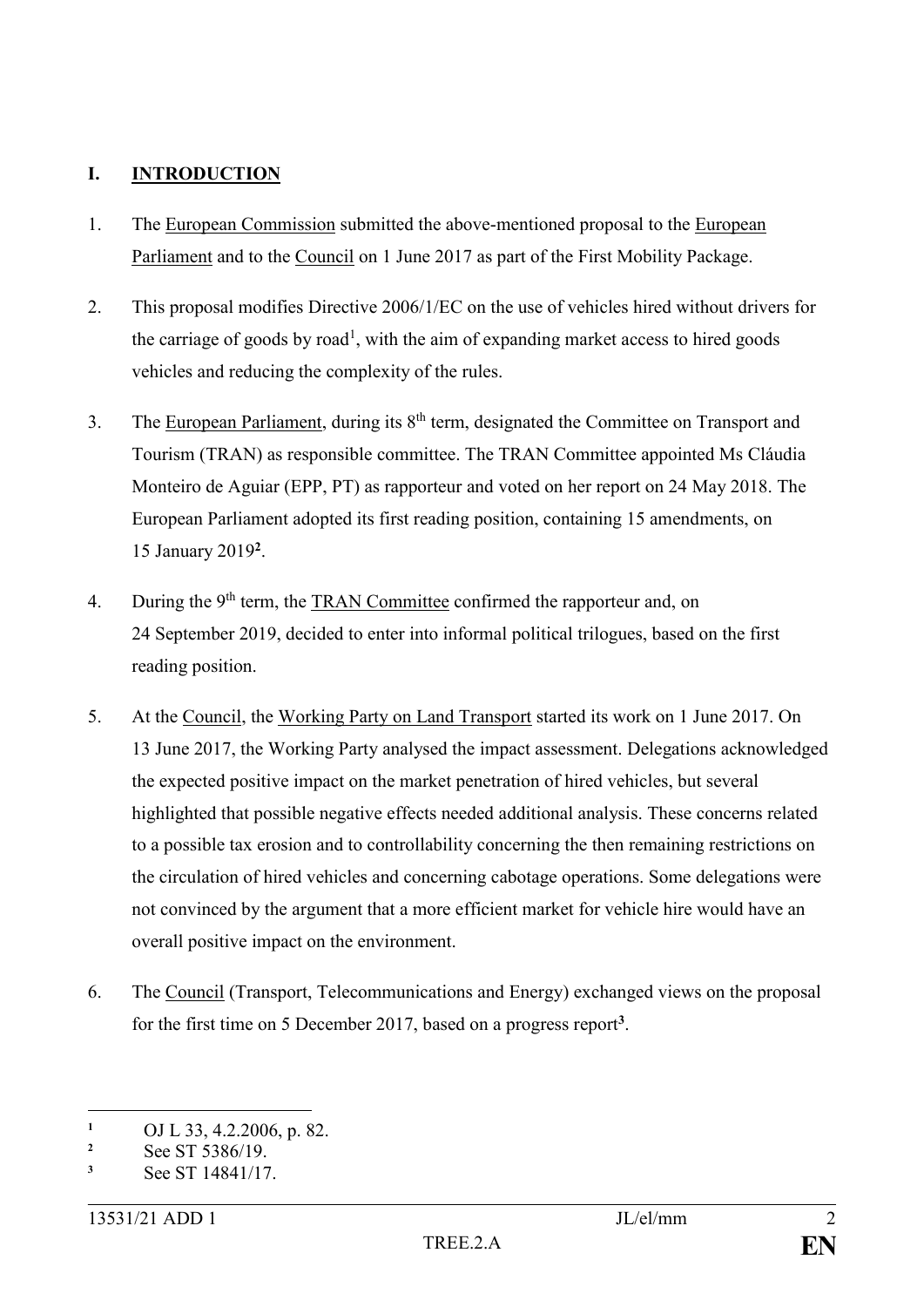- 7. Following further work at various levels between 2018 and 2021, the Council reached a general approach on 3 June 2021**<sup>4</sup>** .
- 8. Between July and October 2021, negotiations took place between the European Parliament, the Council and, as facilitator, the Commission, with a view to reaching an agreement on the proposal. On 26 October 2021, the negotiators provisionally agreed on a compromise text, which was subsequently analysed and endorsed by the Committee of Permanent Representatives on 12 November 2021**<sup>5</sup>** .
- 9. In carrying out its work, the Council took account of the opinions of the European Economic and Social Committee of 6 December 2017 and of the Committee of the Regions of 1 February 2018.
- 10. Considering the provisional agreement between the co-legislators and following legal and linguistic revision, the Council is expected to adopt its position at first reading on the proposal on 20 December 2021.

# **II. OBJECTIVE**

- 11. Directive 2006/1/EC codifies earlier rules and provides for a minimum level of market opening for the use of vehicles hired without drivers for the carriage of goods by road between Member States, both for undertakings established in their territories and undertakings established in another Member State. However, the Directive:
	- allows a Member State to restrict the use of hired vehicles by undertakings established on its territory to those which are registered in that Member State, and in addition allows it to prohibit the use of hired vehicles with a total permissible laden mass above six tonnes for own-account operations;
	- is limited, in respect of undertakings established in another Member State, to hiring vehicles registered in that same Member State for the purpose of traffic between Member States.

<sup>1</sup> **<sup>4</sup>** ST 9398/21.

**<sup>5</sup>** ST 13377/21.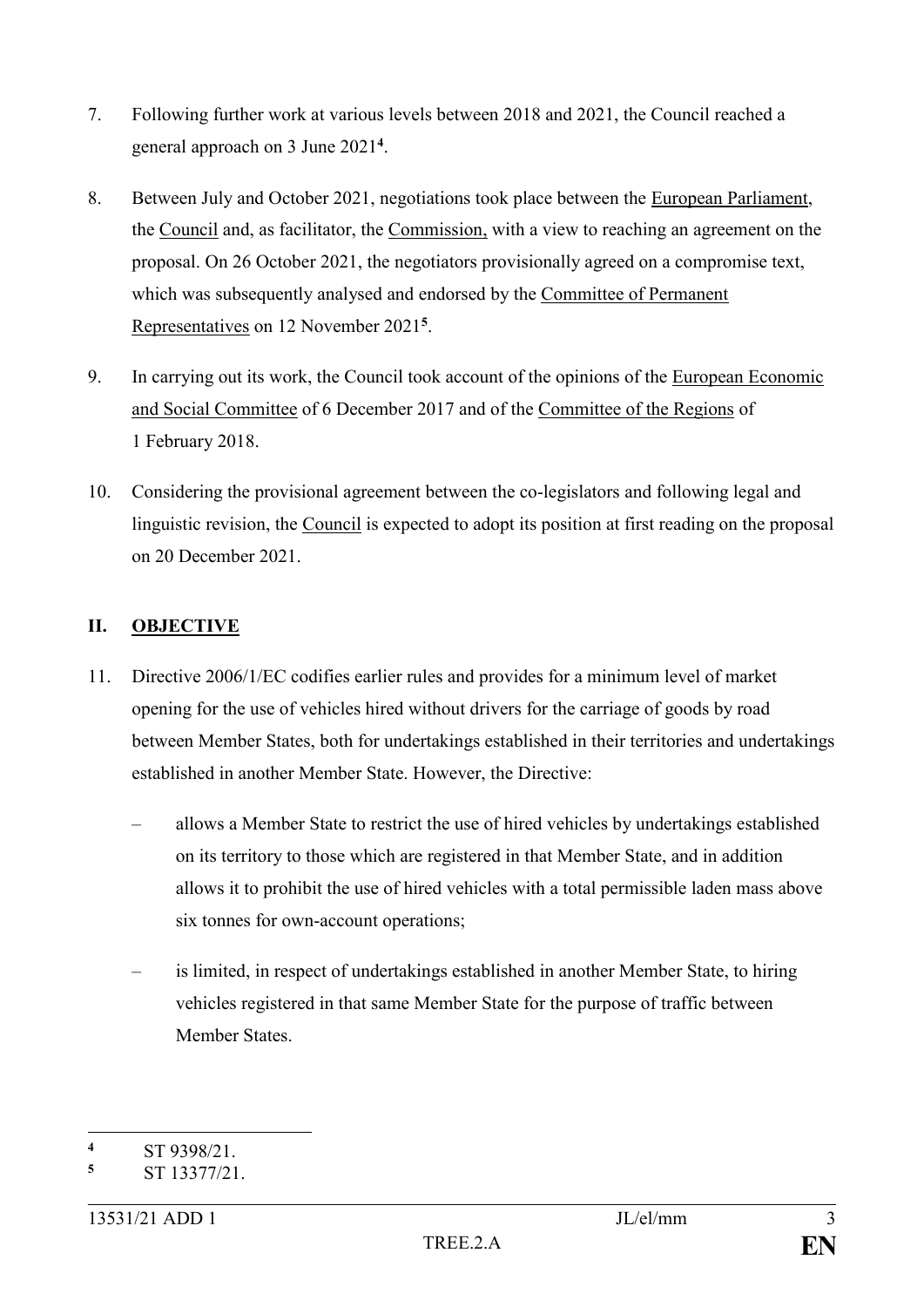12. The Commission proposes to amend Directive 2006/1/EC mainly to remove the existing restrictions and to establish a clear and uniform regulatory framework, giving transport operators across the EU equal access to the market for hired vehicles.

# **III.** ANALYSIS OF THE COUNCIL'S POSITION AT FIRST READING

## **A. General**

- 13. Based on the Commission proposal, the Parliament and the Council have conducted negotiations with the aim of concluding an agreement at the stage of the Council's position at first reading. The text of the draft Council position fully reflects the compromise reached between the two co-legislators.
- 14. The Parliament's position at first reading coincided with the majority view in the Council's deliberations at that point in time, according to which additional legislative efforts were needed to reinforce control provisions and to have safeguards in place to prevent a market liberalisation being used primarily to avoid national vehicle taxes. The Council's general approach, which was agreed more than two years after the Parliament's first reading position, confirmed this parallel assessment, and reflected in addition, as regards control provisions, on the finalisation of the other legislative initiatives on market opening in the First Mobility Package.
- 15. The compromise reflected in the Council position at first reading contains the following key elements: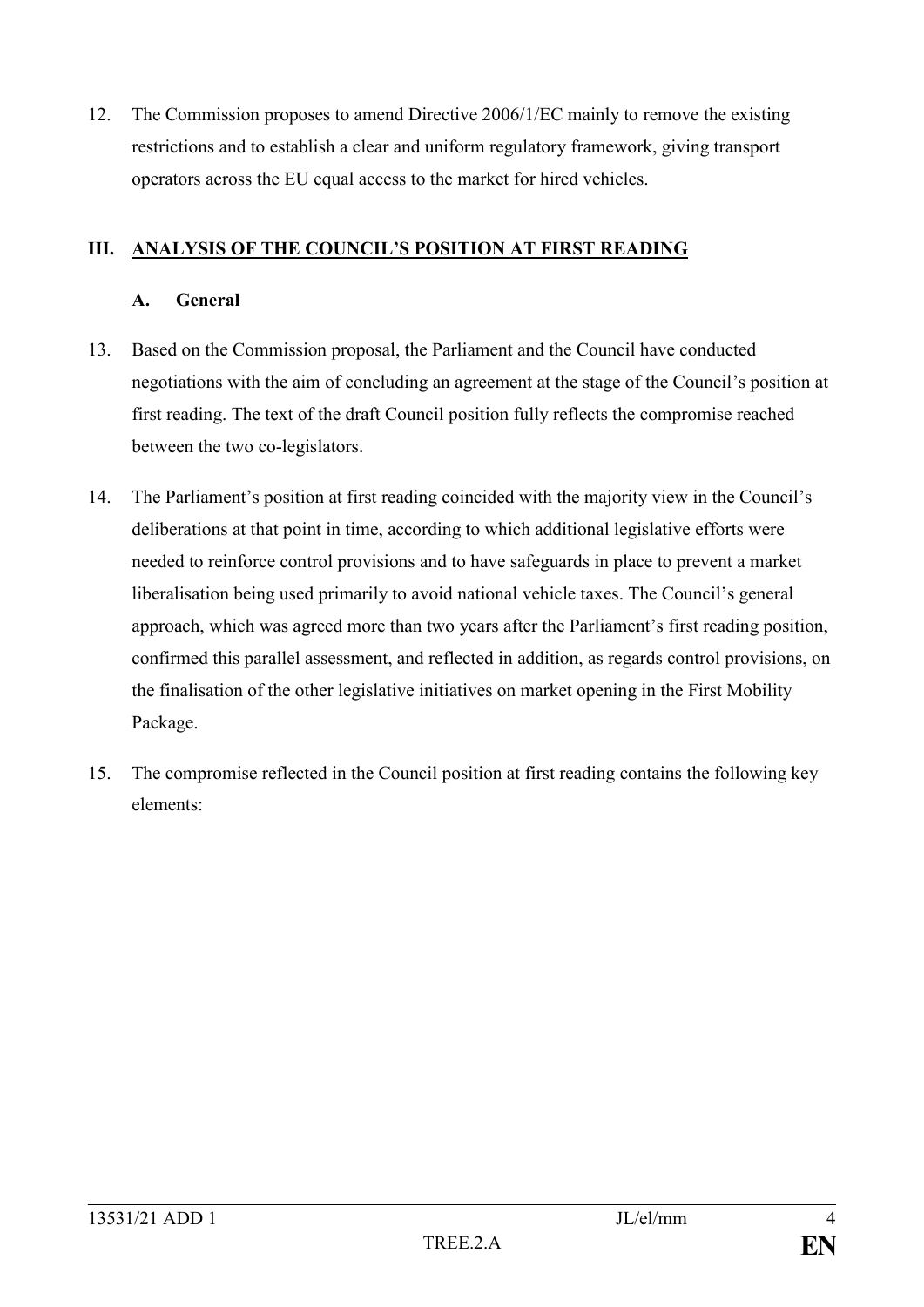### **Distinction between foreign companies' access to the hired vehicles market and own**   $a)$ **companies' access**

16. The current Directive and the Commission proposal grant in essence the same right to hire vehicles to companies established where the Member State regulates (Article 3) as to companies established in another Member State than the one regulating (Article 2). However, both the Parliament (amendments 3, 4 and 9) and the Council favoured a differentiation of these cases. In the event that the company is established in another Member State and the hired vehicle is duly registered in any Member State, market access should not be restricted by a Member State where the company is not established. This should also be the starting point for the case of a company established in the Member State; however, for its use of vehicles registered in another Member State, the Member State of establishment should have certain safeguarding measures at its disposal, which allow a restriction.

### $\mathbf{b}$ **Possibilities to restrict the access to hired vehicles for companies established in the Member State**

- 17. Considering this agreement on distinguishing between the cases, the negotiations focused on the scope of safeguards for restricting access to hired vehicles to avoid fiscal distortions (Parliament amendments 4 and 11; Council general approach Article 3(2) of the amended Directive).
- 18. For a compromise on the option to limit the length of the contract of hire of a vehicle registered in another Member State, the positions of the institutions converged. The compromise guarantees that in case of measures taken by a Member State, the contract of hire may always cover at least two consecutive months in a calendar year. An option to require that a contract may not last longer than 30 days is available if this requirement follows from the Member States' vehicle registration rules.
- 19. For the option to limit the share of vehicles registered in another Member State relative to the domestic fleet engaged in road transport, the positions of both institutions favoured a guaranteed minimum share of 25 %. The agreed text adds technical detail to the Parliament's amendment.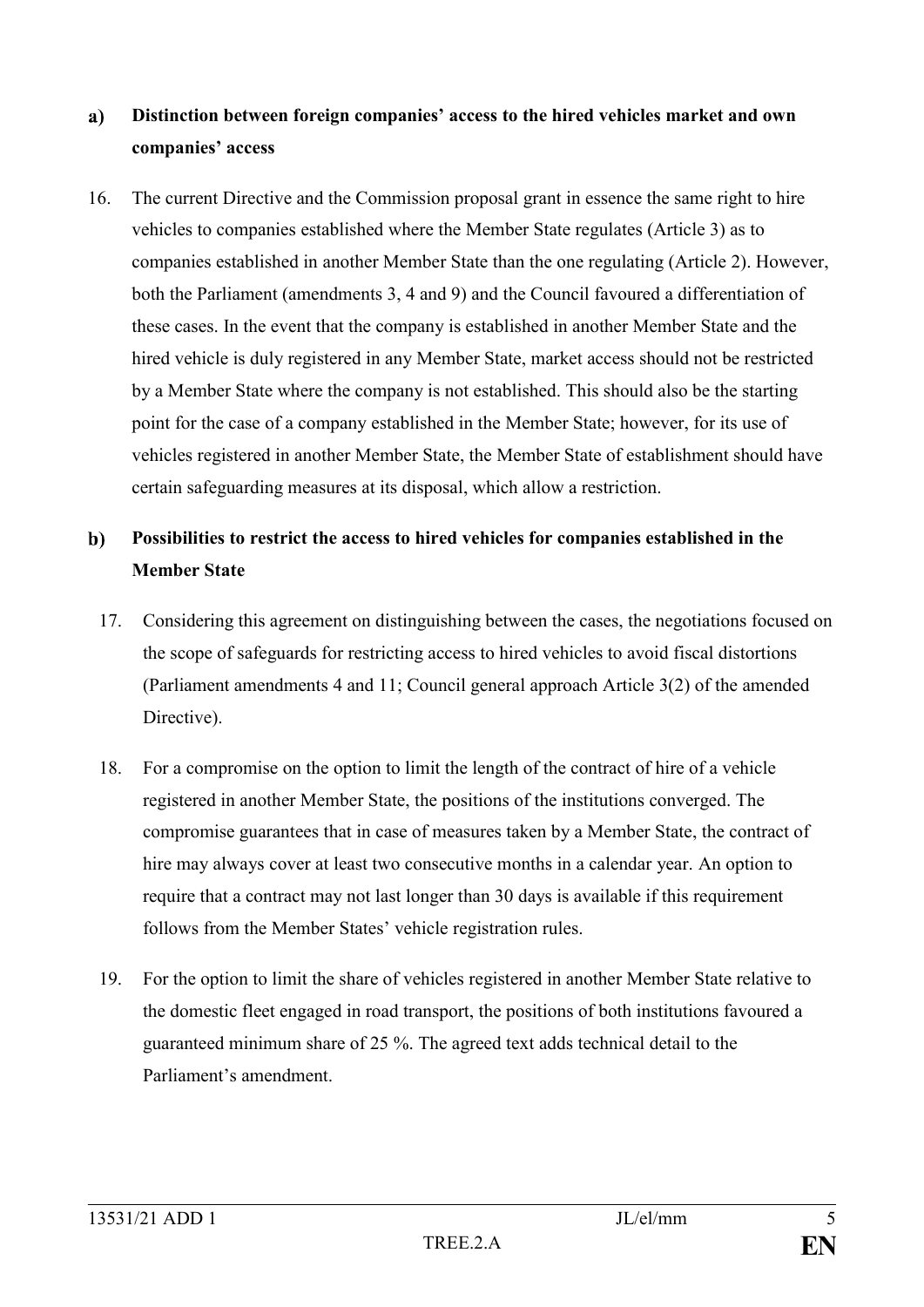20. Finally, a solution had to be found in respect of optional restrictions for the use of hired vehicles in own-account transport operations (Parliament amendments 28 and 34; Council general approach Article 3(2)(c) of the amended Directive). The Parliament's position was broader in the sense that the restriction would also have applied to vehicles registered in the Member State where the company is registered; and the Council position was broader in the sense that it did not distinguish according to the weight of the vehicle. The Commission was open to accepting a safeguard in line with the logic of the other safeguards, but insisted on discontinuing a rule which allowed exempting own-account operations in a general manner. Finally, the Parliament accepted the Council position in this respect.

#### $\mathbf{c}$ **Monitoring and control**

- 21. Bearing in mind that the current rules do not grant any freedom to hire a vehicle that is not registered in the Member State where the company is established, the question of monitoring and control of the use of hired vehicles, in particular in the context of existing market restrictions for cabotage operations**<sup>6</sup>** , was of high importance for the compromise.
- 22. The Parliament's position contained a tight control framework (amendments 5 and 12), which differed from the Council position mainly in the use of cooperation channels between Member States. The compromise consisted of aligning the cooperation mechanism, in a more descriptive way than in the Council position, with the cooperation rules in Regulation (EC) No 1071/2009, which the First Mobility Package had modernised. In order to avoid a disproportionate administrative burden, the Parliament accepted that information on hired vehicles does not need to be notified each time a vehicle is hired, as long as the information is available and accessible in the Member State carrying out controls during roadside checks (new Articles 3a and 5b).

<sup>&</sup>lt;u>.</u> **<sup>6</sup>** See Article 8 of Regulation (EC) No 1072/2009.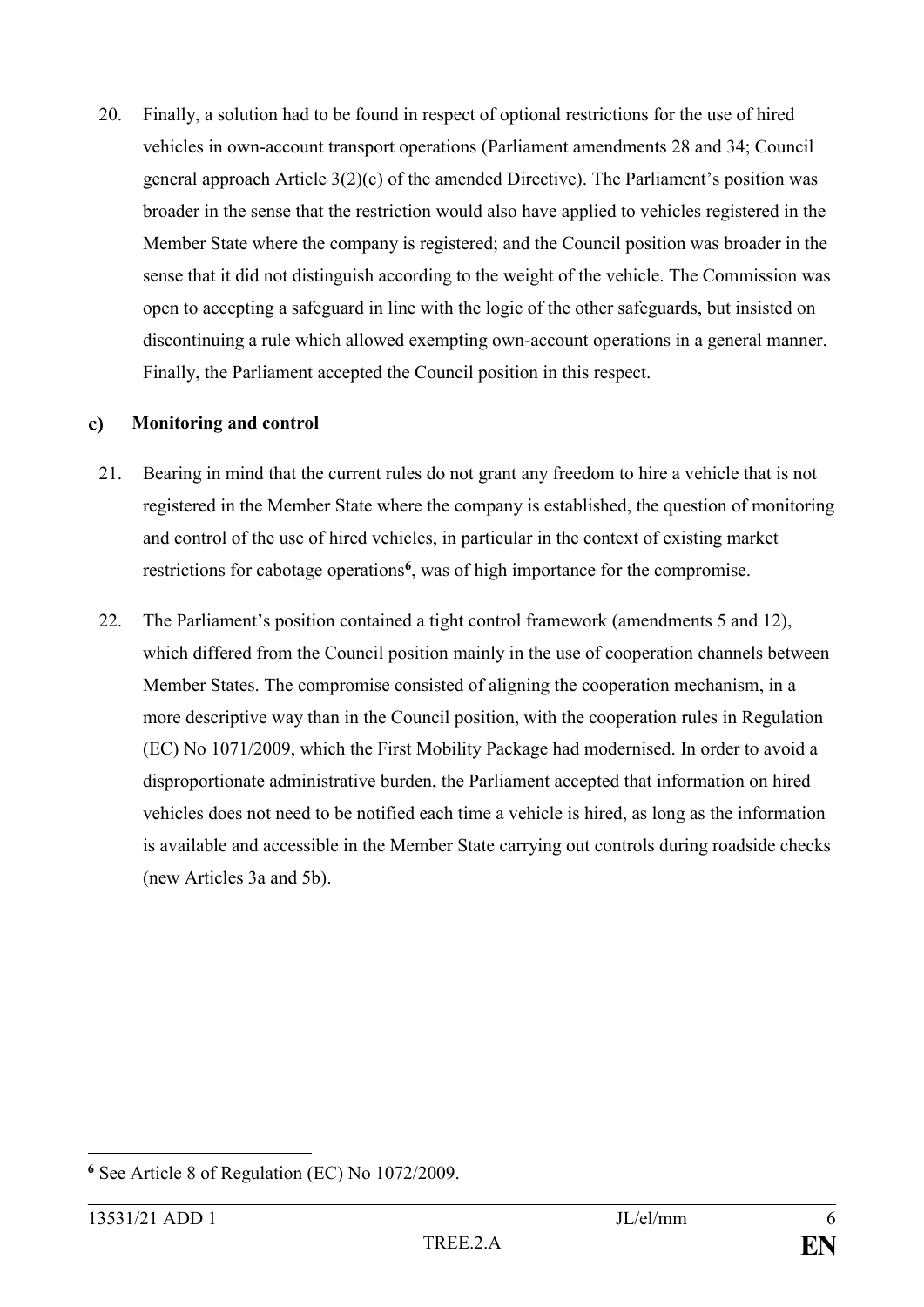#### **Transposition and policy evaluation**  $\mathbf{d}$

- 23. The compromise provides for a transposition deadline (Article 2 of the amending Directive), which will be close to the implementation of new control provisions in the First Mobility Package, expected to be implemented by August 2023.
- 24. The Commission's reporting obligation on the implementation and effects of the Directive (Parliament amendments 7 and 13, new Article 5a of the amended Directive) were revised by converging the positions in terms of timeline and expected subjects of the report.

# **B. Other elements of the Council position**

- 25. The Council accepted reformulated amendments from the Parliament (recitals 2 and 4, from Parliament's amendments 1 and 6). The following other elements, which were added by the Council to the Commission proposal, entered the final text of the Council position:
	- a recital (recital 8) and related parts of Article 3(2) refer to means of control in case a Member State has restricted the length of a contract of hire taken by companies established on its territory;
	- in line with other recent EU legislation**<sup>7</sup>** , Member States must accept the presentation in electronic form of documents that the driver needs to keep on board (recital 6, Article 2(2) of the amended Directive).

 $\overline{7}$ **<sup>7</sup>** See for instance Article 8(4a) of Regulation (EC) No 1072/2009 and Article 5 of Regulation (EU) 2020/1056.